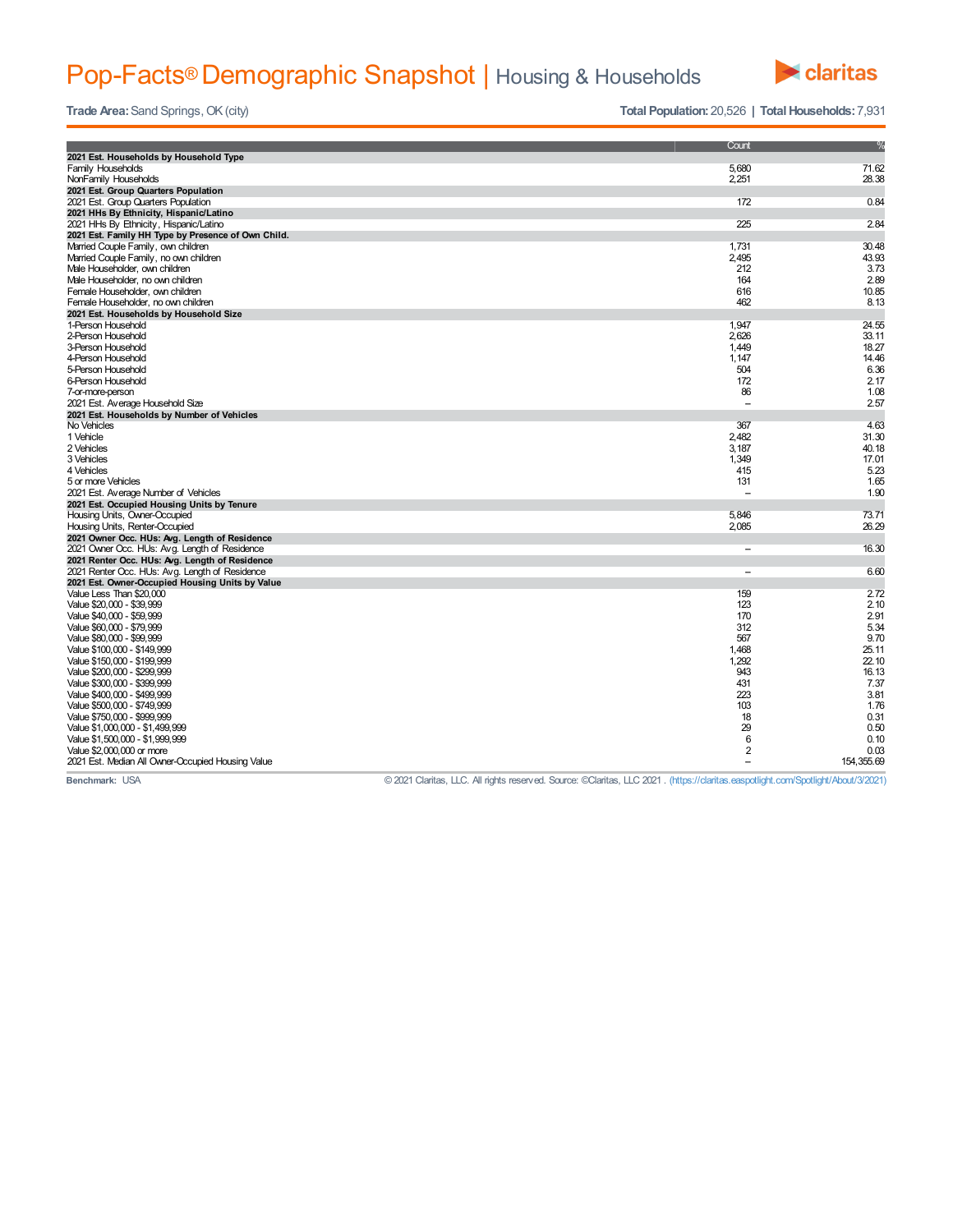## Pop-Facts® Demographic Snapshot | Housing & Households



**Trade Area:** Sand Springs, OK (city) **Trade** Area: Sand Springs, OK (city) **Total Population:** 20,526 **| Total Households:** 7,931

|                                                     | Count                    | %        |
|-----------------------------------------------------|--------------------------|----------|
| 2021 Est. Housing Units by Units in Structure       |                          |          |
| 1 Unit Attached                                     | 193                      | 2.22     |
| 1 Unit Detached                                     | 6,797                    | 78.31    |
| 2 Units                                             | 160                      | 1.84     |
| 3 to 4 Units                                        | 207                      | 2.38     |
| 5 to 19 Units                                       | 409                      | 4.71     |
| 20 to 49 Units                                      | 121                      | 1.39     |
| 50 or More Units                                    | 152                      | 1.75     |
| Mobile Home or Trailer                              | 602                      | 6.94     |
| Boat, RV, Van, etc.                                 | 39                       | 0.45     |
| 2021 Est. Housing Units by Year Structure Built     |                          |          |
| Built 2014 or Later                                 | 461                      | 5.31     |
| Built 2010 to 2013                                  | 285                      | 3.28     |
| Built 2000 to 2009                                  | 878                      | 10.12    |
| Built 1990 to 1999                                  | 1,140                    | 13.13    |
| Built 1980 to 1989                                  | 1,199                    | 13.81    |
| Built 1970 to 1979                                  | 1,579                    | 18.19    |
| Built 1960 to 1969                                  | 981                      | 11.30    |
| Built 1950 to 1959                                  | 1,254                    | 14.45    |
| Built 1940 to 1949                                  | 397                      | 4.57     |
| Built 1939 or Earlier                               | 506                      | 5.83     |
| 2021 Housing Units by Year Structure Built          |                          |          |
| 2021 Est. Median Year Structure Built               | $\overline{\phantom{a}}$ | 1,977.58 |
| 2021 Est. Households by Presence of People Under 18 |                          |          |
| 2021 Est. Households by Presence of People Under 18 | 2,886                    | 36.39    |
| Households with 1 or More People under Age 18       |                          |          |
| Married Couple Family                               | 1,892                    | 65.56    |
| Other Family, Male Householder                      | 243                      | 8.42     |
| Other Family, Female Householder                    | 728                      | 25.23    |
| NonFamily Household, Male Householder               | 16                       | 0.55     |
| NonFamily Household, Female Householder             | $\overline{7}$           | 0.24     |
| 2021 Est. Households with No People under Age 18    |                          |          |
| Households with No People under Age 18              | 5,045                    | 63.61    |
| Households with No People under Age 18              |                          |          |
| Married Couple Family                               | 2,334                    | 46.26    |
| Other Family, Male Householder                      | 130                      | 2.58     |
| Other Family, Female Householder                    | 349                      | 6.92     |
| NonFamily, Male Householder                         | 905                      | 17.94    |
| NonFamily, Female Householder                       | 1,327                    | 26.30    |
|                                                     |                          |          |

**Benchmark:** USA © 2021 Claritas, LLC. All rights reserved. Source: ©Claritas, LLC 2021 . (https://claritas.easpotlight.com/Spotlight/About/3/2021)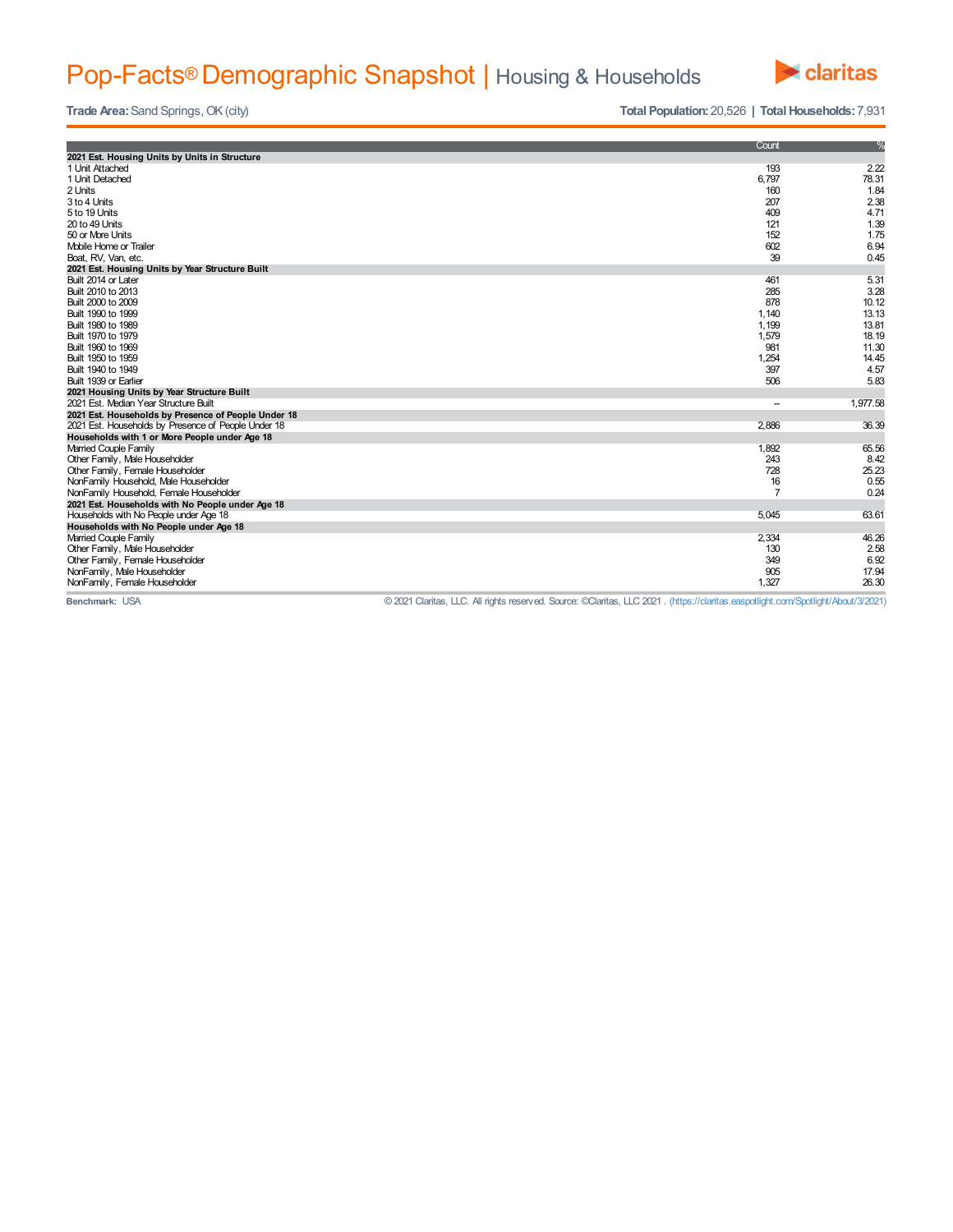## Pop-Facts® Demographics | Population Quick Facts



**Trade Area:** Sand Springs, OK (city)

|                                                        | Total          | %     |
|--------------------------------------------------------|----------------|-------|
| 2021 Est. Population by Age                            |                |       |
| Age $0 - 4$                                            | 1,358          | 6.62  |
| Age 5 - 9                                              | 1,406          | 6.85  |
| Age 10 - 14                                            | 1,415          | 6.89  |
| Age 15 - 17                                            | 879            | 4.28  |
| Age 18 - 20                                            | 795            | 3.87  |
| Age 21 - 24                                            | 1,023          | 4.98  |
| Age 25 - 34                                            | 2,756          | 13.43 |
| Age 35 - 44                                            | 2,522          | 12.29 |
| Age 45 - 54                                            | 2,437          | 11.87 |
| Age 55 - 64                                            | 2,455          | 11.96 |
| Age 65 - 74                                            | 1,982          | 9.66  |
| Age 75 - 84                                            | 1,067          | 5.20  |
| Age 85 and over                                        | 431            | 2.10  |
| Age 16 and over                                        | 16,062         | 78.25 |
| Age 18 and over                                        | 15,468         | 75.36 |
| Age 21 and over                                        | 14,673         | 71.48 |
| Age 65 and over                                        | 3,480          | 16.95 |
| Median Age                                             | --             | 37.44 |
| Average Age                                            | --             | 38.90 |
| 2021 Est. Population by Single-Classification Race     |                |       |
| <b>White Alone</b>                                     | 16,250         | 79.17 |
| Black/African American Alone                           | 547            | 2.67  |
| American Indian/Alaskan Native Alone                   | 2,052          | 10.00 |
| Asian Alone                                            | 181            | 0.88  |
| Native Hawaiian/Pacific Islander Alone                 | $\overline{2}$ | 0.01  |
| Some Other Race Alone                                  | 235            | 1.15  |
| Two or More Races                                      | 1,259          | 6.13  |
| 2021 Est. Population by Ethnicity (Hispanic or Latino) |                |       |
| Hispanic/Latino                                        | 891            | 4.34  |
| Not Hispanic/Latino                                    | 19,635         | 95.66 |
| 2021 Est. Population by Sex                            |                |       |
| Male                                                   | 9,866          | 48.07 |
| Female                                                 | 10,660         | 51.93 |
|                                                        |                |       |

© 2021 Claritas, LLC. All rights reserved. Source: ©Claritas, LLC 2021 .<br>(https://claritas.easpotlight/.com/Spotlight/About/3/2021) .<br>(https://claritas.easpotlight/.com/Spotlight/About/3/2021)